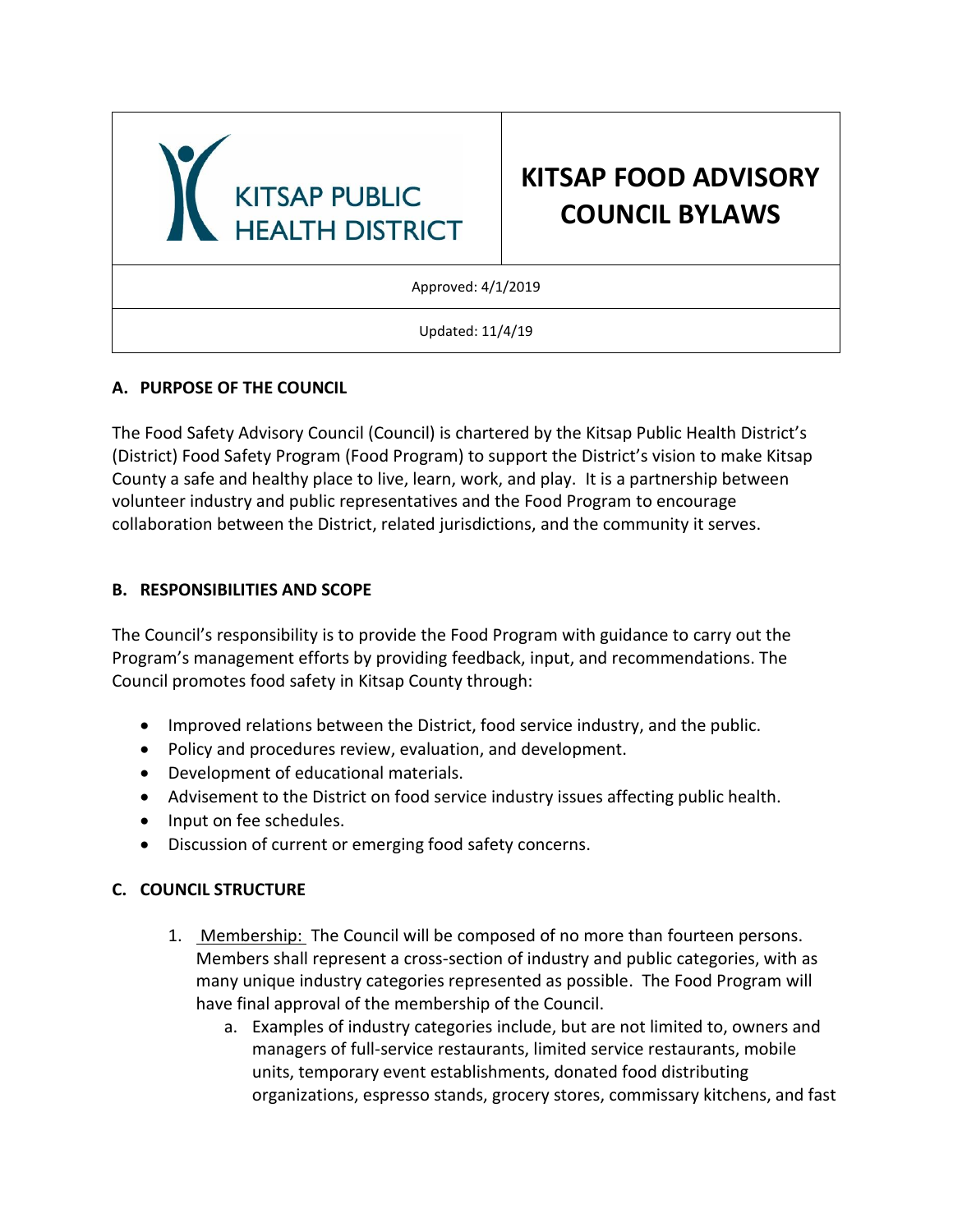food operations. Representatives from organizations representing the food industry, such as the Washington Hospitality Association, are included in this category.

- b. Members of the public shall be interested in food service sanitation, safety, and operation. Examples of the public categories include, but are not limited to, non-managerial food service employees, agriculture, public interest groups, educational programs in food safety or culinary arts, elected officials, and individuals with an expressed interest.
- 2. Membership Terms: The Council will strive for a staggered membership to ensure continuity of knowledge and reduce membership gaps. Members shall serve a twoor three-year term, determined by the member. Members that would like to serve beyond their term must reapply.

Members may resign before their term expires. If an industry member discontinues their Food Service Establishment Permit, an effort will be made by the Food Program to replace the member with a member from a like-type of industry.

- 3. Vacancies: The Food Program will attempt to fill open seats with members that will create the most robust cross-section of industry and public categories. Priority will be given to longer-standing permit holders.
- 4. If a member misses more than two regularly-scheduled Council meetings, the member will be asked to step down from the Council unless the absence is excused.
- 5. Substitutions for a permanent member may be made at any meeting for information gathering only. The substitute will not have voting power and it will be considered a missed meeting for the permanent member.
- 6. The Council may appoint non-members to assist on subcommittees, panels, task forces, or study groups as the Council deems necessary to conduct Council matters.

# **D. COUNCIL MEETINGS**

- 1. The Council shall strive to meet three times per year. A call-in number will be available for those that cannot attend the meeting in-person.
- 2. Subcommittees, panels, task forces, or study groups may meet as needed.
- 3. Council members shall be notified of a scheduled meeting at least 14 days in advance.
- 4. The Food Program may call an emergency meeting. Council members shall be notified of emergency meetings at least three days in advance.
- 5. 51% voting Council members constitutes a quorum. A quorum may not be present during subcommittee, panel, task force, or study group meetings. A vote may be cast by